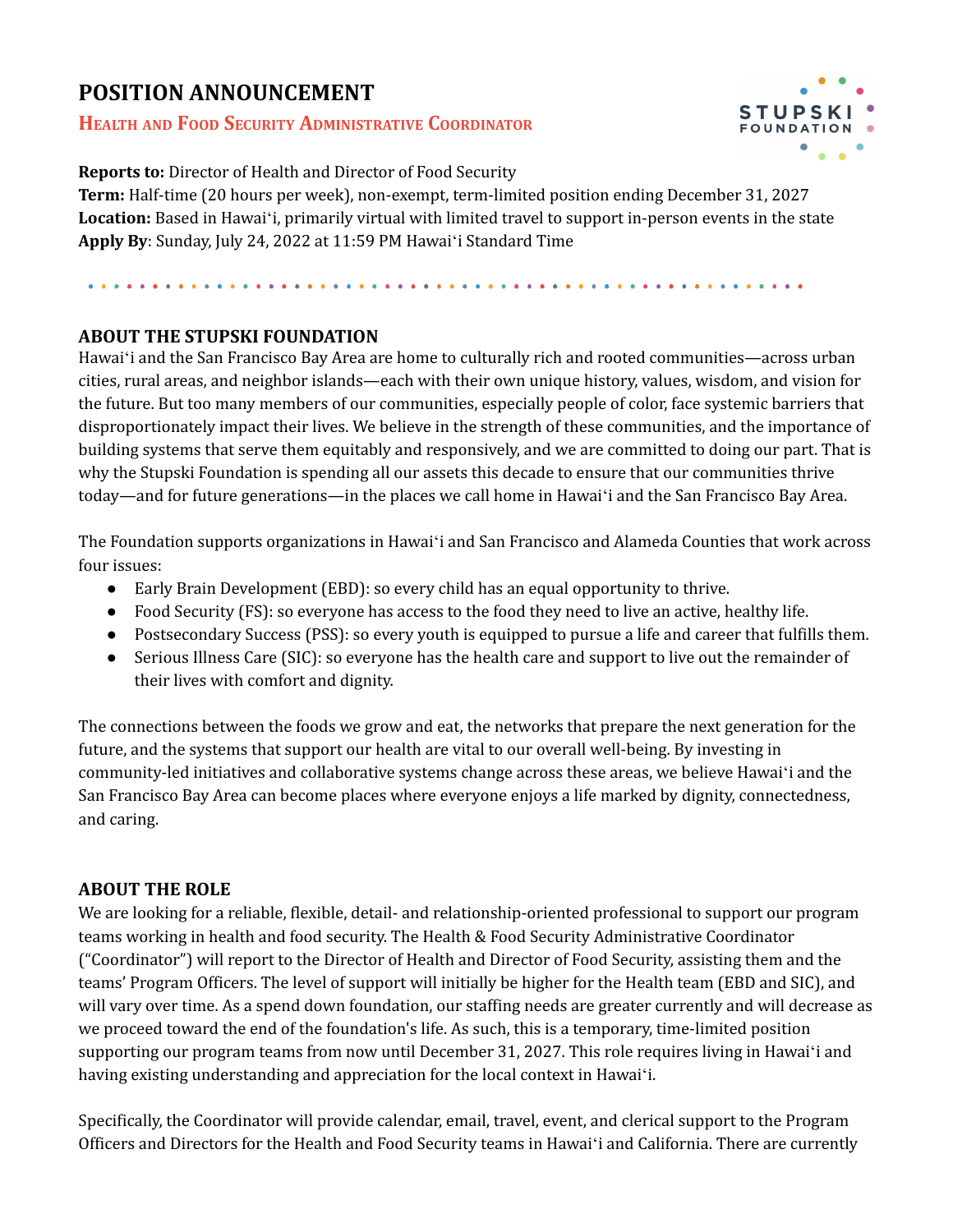three staff members working on health and one working on food security, and we anticipate more hiring in the food security team. As our program work is heavily relationship-driven, the Coordinator's primary responsibilities will be helping to manage the calendar, correspondence, and documents needed to ensure we make the most out of our external meetings. Understanding of the local context in Hawaiʻi is therefore crucial to advance our work.

Each of our issue areas holds an ambitious vision guiding its program work. In FS we believe all communities have the right to dignified, nutritious, equitably produced, affordable, and culturally relevant food—good food is the foundation for thriving, healthy communities. In EBD we envision young children insured by Medicaid being on an equal developmental trajectory as their higher-income peers. In SIC, success is ensuring that people with serious illness receive the care that they want and are free of unnecessary suffering, and we focus on closing racial disparities in care in California and neighbor island disparities in Hawaiʻi.

The Coordinator will be instrumental in helping the Foundation' Program Officers to implement ambitious grantmaking strategies. Our ability to build trust with partners doing the work in Hawaiʻi and California will depend in large part on the Coordinator's work supporting the Foundation's Health and Food Security Program Officers and Directors. External relationships take time and attention to detail to cultivate, and a motivated, professional Coordinator can provide tremendous leverage in advancing the Foundation's mission in that way. The position has the following responsibilities:

### **Responsibilities**

- Coordinate and calendar in-person and virtual meetings and events for staff and others
- Draft correspondence, including follow-up emails and thank you notes
- Enter contacts, correspondence, and grantee partner check-in notes into Salesforce
- Provide clerical support, including document review, editing, formatting, printing, filing, scanning, and note-taking
- Manage documents and files via Google Drive
- Manage receipts and expenses via Expensify
- Draft forms required for grant administration
- Conduct background research on issues and organizations, as preparation for external meetings
- Arrange travel, which includes researching locations, planning itineraries, booking tickets and lodging, and planning gifts where appropriate
- Coordinate and oversee small events, which includes identifying and booking venues, sending invitations, distributing materials, and managing logistics day-of

A successful Coordinator possesses the following competencies and qualifications:

## **Qualifications & Competencies**

- At least 5 years of experience as an administrative assistant or in similar capacity is required
- Experience supporting multiple individuals in an organization
- Ability to work well under limited supervision in a virtual environment
- Reliable, flexible, and self-motivated, with a high degree of attention to detail
- Excellent organizational and time management skills, including the ability to set and meet deadlines and prioritize between multiple projects going on at once
- Excellent written and verbal communication skills